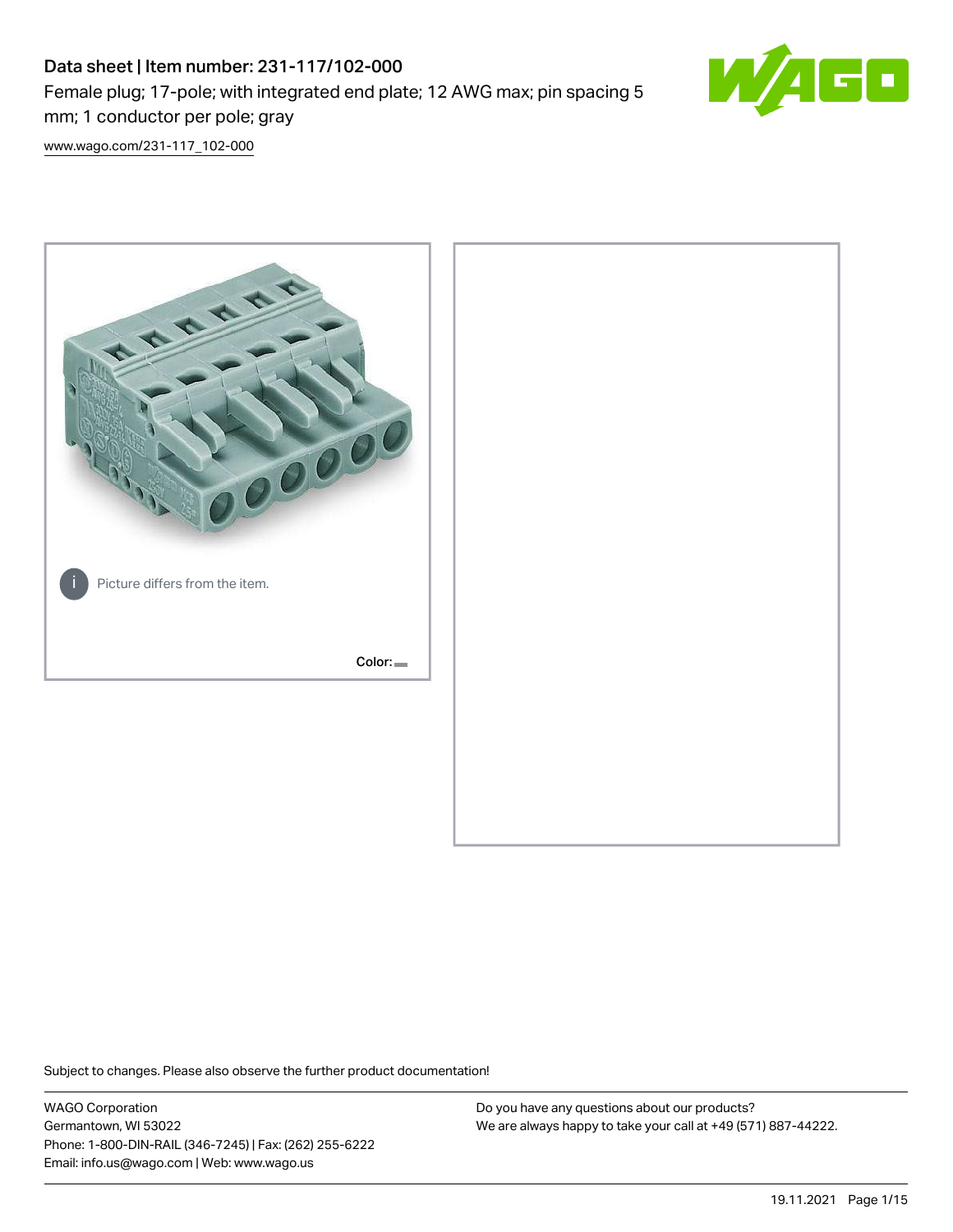

Dimensions in mm

L = pole no. x pin spacing

2- to 3-pole female connectors – one latch only

#### Item description

- **Universal connection for all conductor types**
- Easy cable pre-assembly and on-unit wiring via vertical and horizontal CAGE CLAMP<sup>®</sup> actuation  $\blacksquare$
- $\blacksquare$ Integrated test ports
- $\blacksquare$ With coding fingers

Subject to changes. Please also observe the further product documentation! Data

WAGO Corporation Germantown, WI 53022 Phone: 1-800-DIN-RAIL (346-7245) | Fax: (262) 255-6222 Email: info.us@wago.com | Web: www.wago.us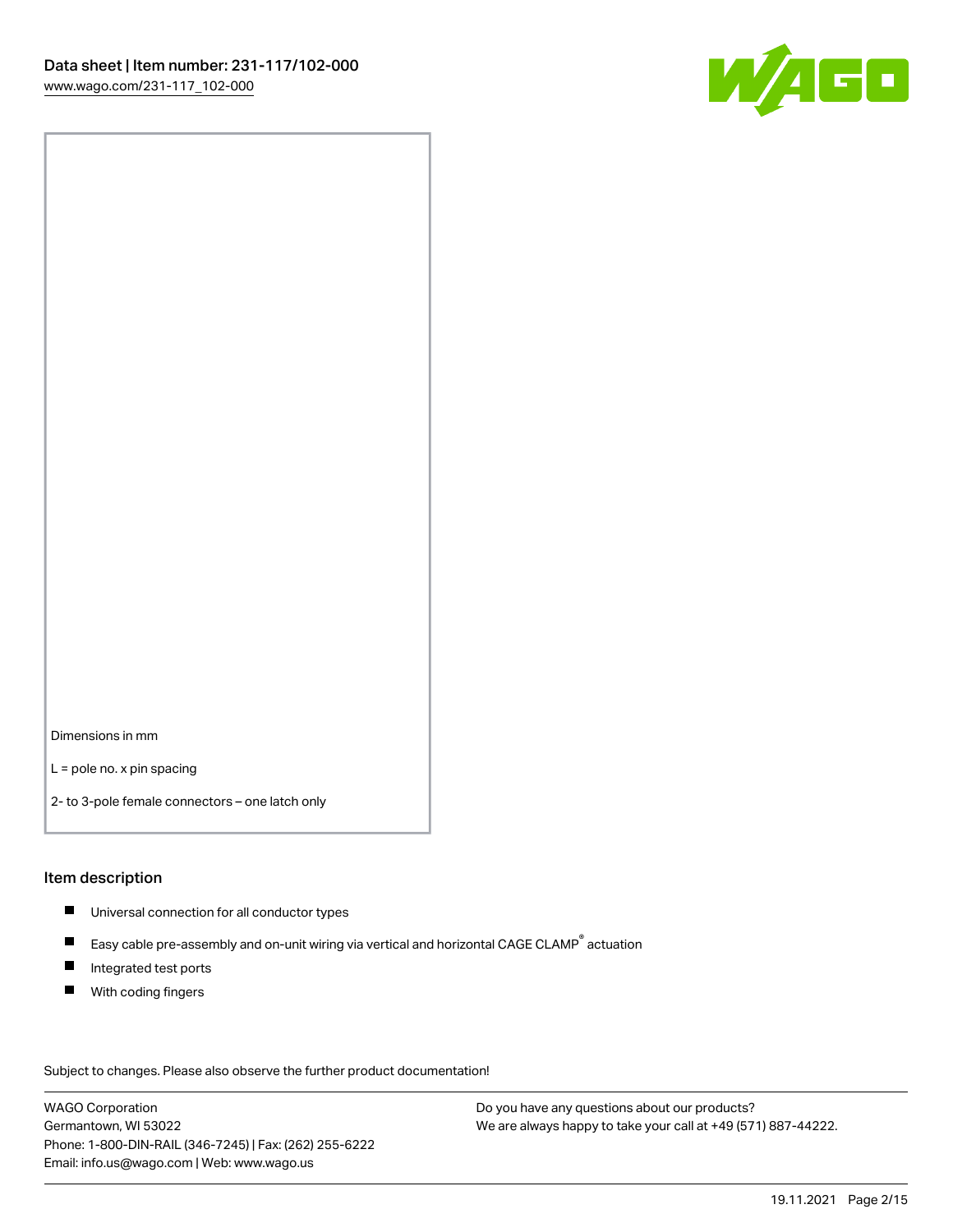

# Data Notes

| Safety information 1 | The MCS-MULTI CONNECTION SYSTEM includes connectors<br>without breaking capacity in accordance with DIN EN 61984. When<br>used as intended, these connectors must not be connected<br>/disconnected when live or under load. The circuit design should<br>ensure header pins, which can be touched, are not live when<br>unmated. |
|----------------------|-----------------------------------------------------------------------------------------------------------------------------------------------------------------------------------------------------------------------------------------------------------------------------------------------------------------------------------|
| Variants:            | Gold-plated or partially gold-plated contact surfaces<br>Other versions (or variants) can be requested from WAGO Sales or<br>configured at https://configurator.wago.com/                                                                                                                                                         |

#### Electrical data

## IEC Approvals

| Ratings per                 | IEC/EN 60664-1                                                        |
|-----------------------------|-----------------------------------------------------------------------|
| Rated voltage (III / 3)     | 320 V                                                                 |
| Rated surge voltage (III/3) | 4 <sub>k</sub> V                                                      |
| Rated voltage (III/2)       | 320 V                                                                 |
| Rated surge voltage (III/2) | 4 <sub>k</sub> V                                                      |
| Nominal voltage (II/2)      | 630 V                                                                 |
| Rated surge voltage (II/2)  | 4 <sub>k</sub> V                                                      |
| Rated current               | 16A                                                                   |
| Legend (ratings)            | $(III / 2)$ $\triangle$ Overvoltage category III / Pollution degree 2 |

## UL Approvals

| Approvals per                  | UL 1059 |
|--------------------------------|---------|
| Rated voltage UL (Use Group B) | 300 V   |
| Rated current UL (Use Group B) | 15 A    |
| Rated voltage UL (Use Group D) | 300 V   |
| Rated current UL (Use Group D) | 10 A    |

# Ratings per UL

| Rated voltage UL 1977 | 600 V         |
|-----------------------|---------------|
| Rated current UL 1977 | $\sim$ $\sim$ |

## CSA Approvals

Approvals per CSA

Subject to changes. Please also observe the further product documentation!

| <b>WAGO Corporation</b>                                | Do you have any questions about our products?                 |
|--------------------------------------------------------|---------------------------------------------------------------|
| Germantown, WI 53022                                   | We are always happy to take your call at +49 (571) 887-44222. |
| Phone: 1-800-DIN-RAIL (346-7245)   Fax: (262) 255-6222 |                                                               |
| Email: info.us@wago.com   Web: www.wago.us             |                                                               |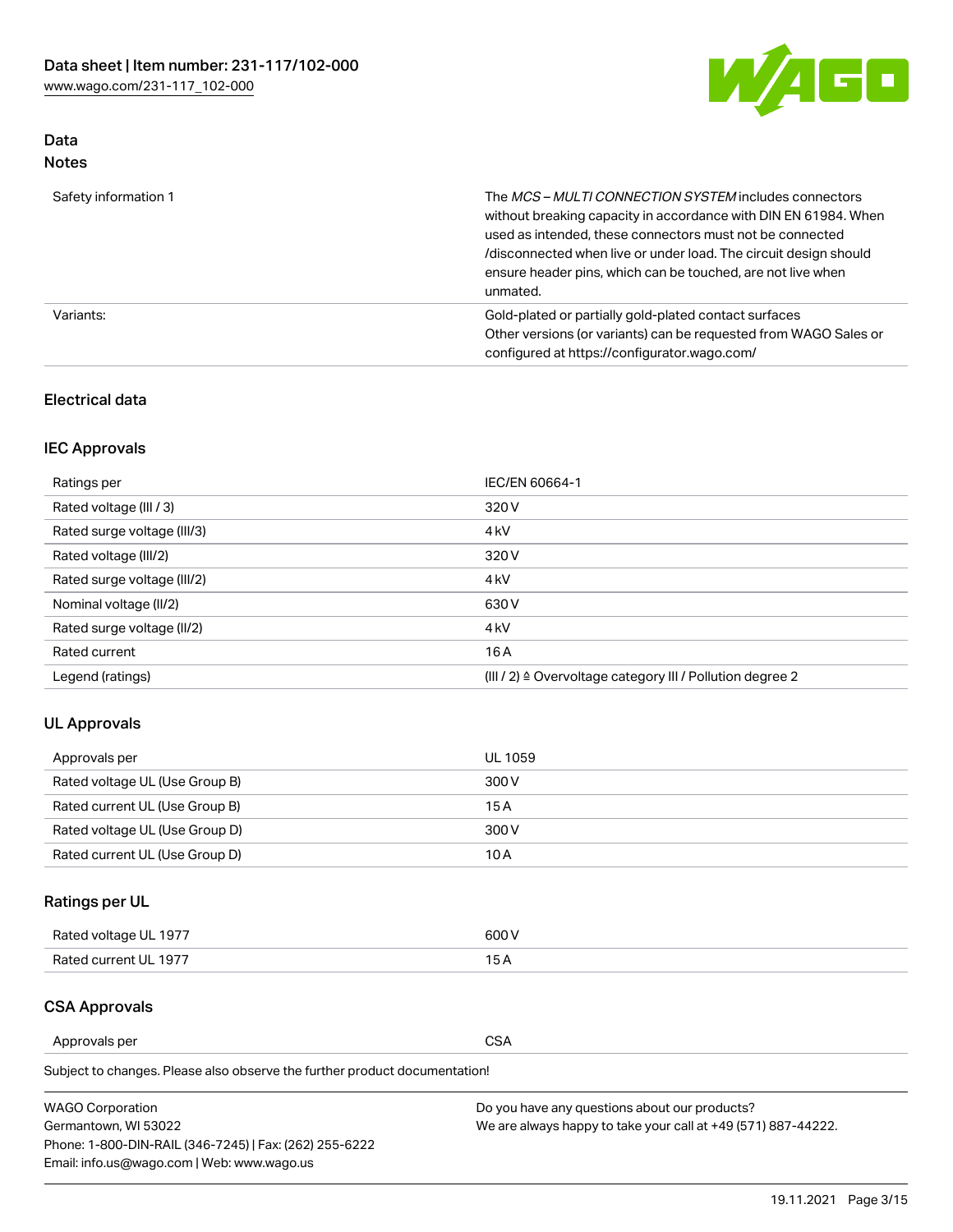[www.wago.com/231-117\\_102-000](http://www.wago.com/231-117_102-000)



| Rated voltage CSA (Use Group B) | 300 V |
|---------------------------------|-------|
| Rated current CSA (Use Group B) | 15 A  |
| Rated voltage CSA (Use Group D) | 300 V |
| Rated current CSA (Use Group D) | 10 A  |

#### Connection data

| Total number of connection points |  |
|-----------------------------------|--|
| Total number of potentials        |  |
| Number of connection types        |  |
| Number of levels                  |  |

#### Connection 1

| Connection technology                             | CAGE CLAMP®                             |
|---------------------------------------------------|-----------------------------------------|
| Actuation type                                    | Operating tool                          |
| Solid conductor                                   | $0.08$ 2.5 mm <sup>2</sup> / 28  12 AWG |
| Fine-stranded conductor                           | $0.082.5$ mm <sup>2</sup> / 28  12 AWG  |
| Fine-stranded conductor; with insulated ferrule   | $0.251.5$ mm <sup>2</sup>               |
| Fine-stranded conductor; with uninsulated ferrule | $0.252.5$ mm <sup>2</sup>               |
| Strip length                                      | $89$ mm / 0.31  0.35 inch               |
| Number of poles                                   | 17                                      |
| Conductor entry direction to mating direction     | 0°                                      |
|                                                   |                                         |

## Physical data

| Pin spacing | 5 mm / 0.197 inch    |
|-------------|----------------------|
| Width       | 85 mm / 3.346 inch   |
| Height      | 14.3 mm / 0.563 inch |
| Depth       | 26.5 mm / 1.043 inch |

#### Plug-in connection

| Contact type (pluggable connector)   | Female connector/socket |
|--------------------------------------|-------------------------|
| Connector (connection type)          | for conductor           |
| Mismating protection                 | No                      |
| Plugging without loss of pin spacing |                         |
| Locking of plug-in connection        | Without                 |

Subject to changes. Please also observe the further product documentation!

WAGO Corporation Germantown, WI 53022 Phone: 1-800-DIN-RAIL (346-7245) | Fax: (262) 255-6222 Email: info.us@wago.com | Web: www.wago.us Do you have any questions about our products? We are always happy to take your call at +49 (571) 887-44222.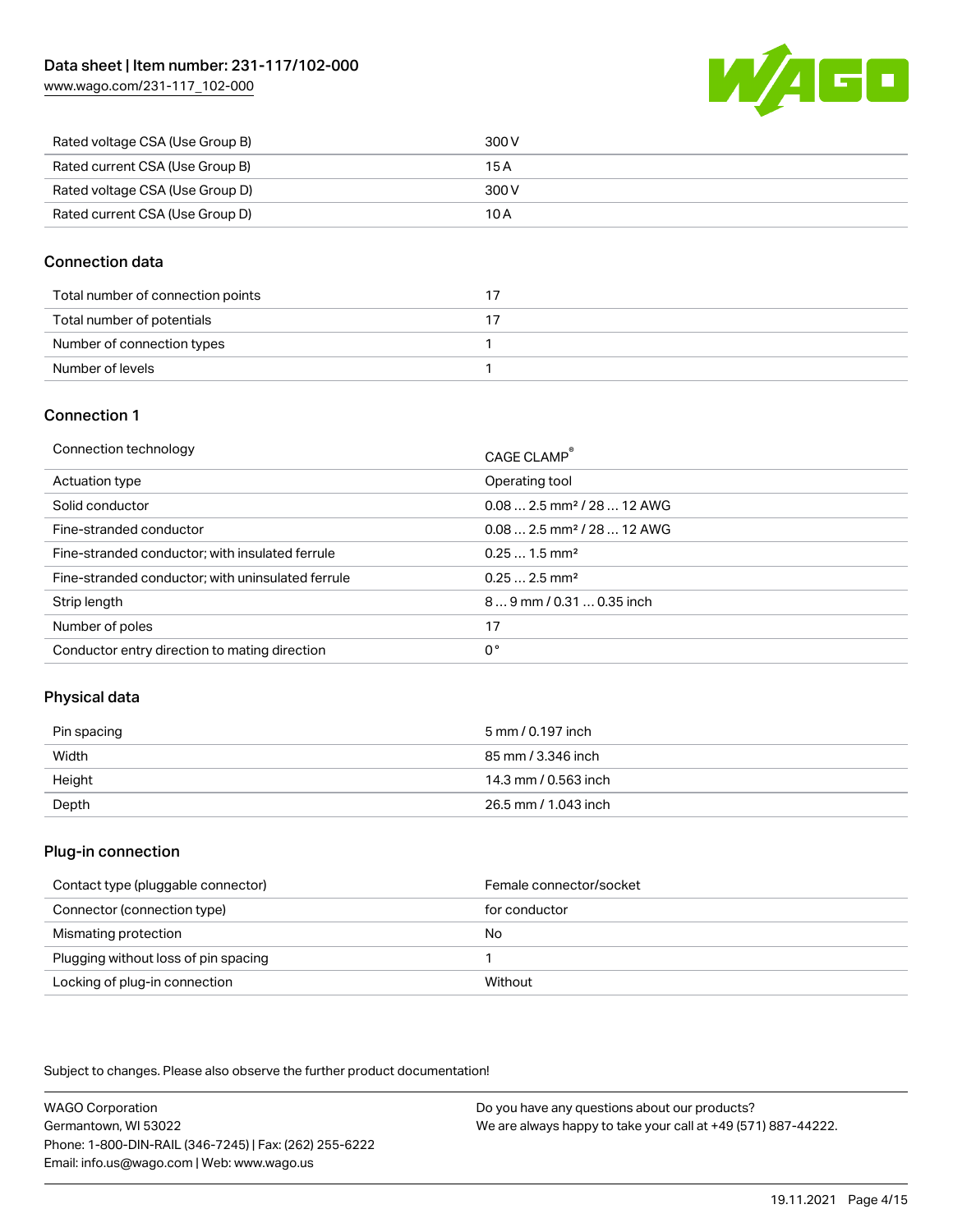

#### Material data

| Color                       | gray                              |
|-----------------------------|-----------------------------------|
| Material group              |                                   |
| Insulation material         | Polyamide (PA66)                  |
| Flammability class per UL94 | V <sub>0</sub>                    |
| Clamping spring material    | Chrome nickel spring steel (CrNi) |
| Contact material            | Copper alloy                      |
| Contact plating             | tin-plated                        |
| Fire load                   | $0.408$ MJ                        |
| Weight                      | 29.6g                             |

#### Environmental requirements

| Limit temperature range<br>. | $+85 °C$<br>-60 |  |
|------------------------------|-----------------|--|
|------------------------------|-----------------|--|

#### Commercial data

| Product Group         | 3 (Multi Conn. System) |
|-----------------------|------------------------|
| PU (SPU)              | 25 Stück               |
| Packaging type        | box                    |
| Country of origin     | DE                     |
| <b>GTIN</b>           | 4044918342438          |
| Customs tariff number | 8536694040             |

#### Approvals / Certificates

#### Country specific Approvals

| Logo | Approval                               | <b>Additional Approval Text</b> | Certificate<br>name |
|------|----------------------------------------|---------------------------------|---------------------|
|      | CВ<br>DEKRA Certification B.V.         | IEC 61984                       | NL-39756            |
|      | <b>CSA</b><br>DEKRA Certification B.V. | C <sub>22.2</sub>               | LR 18677-<br>25     |

#### Ship Approvals

|      | ABS      |                          | - ك ا       |
|------|----------|--------------------------|-------------|
| Logo | Approval | Additional Approval Text | name        |
|      |          |                          | ∵ertificate |

Subject to changes. Please also observe the further product documentation!

| <b>WAGO Corporation</b>                                | Do you have any questions about our products?                 |
|--------------------------------------------------------|---------------------------------------------------------------|
| Germantown, WI 53022                                   | We are always happy to take your call at +49 (571) 887-44222. |
| Phone: 1-800-DIN-RAIL (346-7245)   Fax: (262) 255-6222 |                                                               |
| Email: info.us@wago.com   Web: www.wago.us             |                                                               |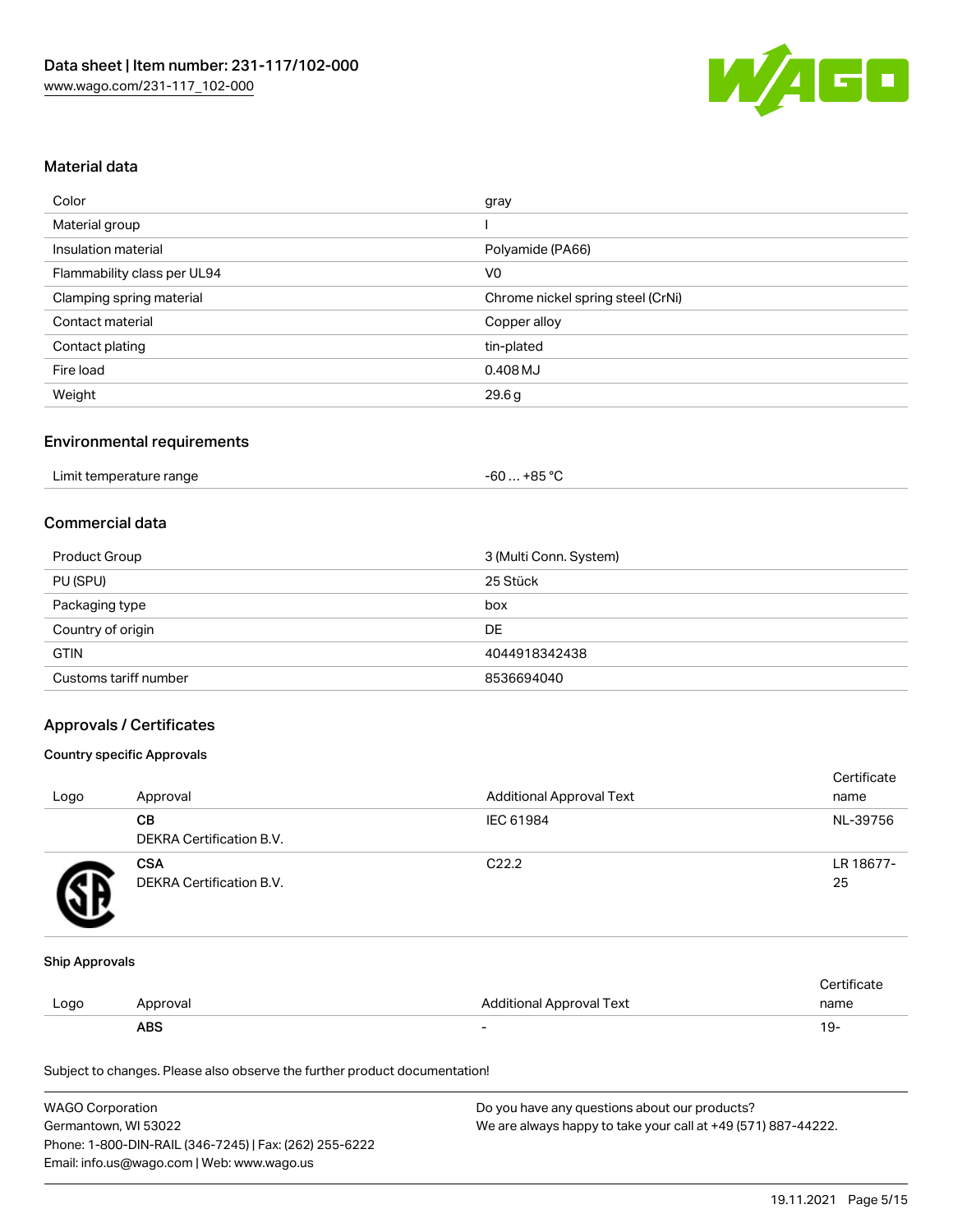

UL 1977 E45171

| ABS                      | American Bureau of Shipping            |                                 | HG1869876-<br><b>PDA</b> |
|--------------------------|----------------------------------------|---------------------------------|--------------------------|
|                          | BV                                     | IEC 60998                       | 11915/D0                 |
|                          | Bureau Veritas S.A.                    |                                 | BV                       |
| <b>BUREAU</b><br>VERITAS |                                        |                                 |                          |
|                          | <b>DNV GL</b>                          | -                               | TAE000016Z               |
|                          | Det Norske Veritas, Germanischer Lloyd |                                 |                          |
| <b>UL-Approvals</b>      |                                        |                                 |                          |
|                          |                                        |                                 | Certificate              |
| Logo                     | Approval                               | <b>Additional Approval Text</b> | name                     |
|                          | UL                                     | <b>UL 1059</b>                  | E45172                   |
|                          | Underwriters Laboratories Inc.         |                                 |                          |

UR Underwriters Laboratories Inc.

Phone: 1-800-DIN-RAIL (346-7245) | Fax: (262) 255-6222

Email: info.us@wago.com | Web: www.wago.us

# Counterpart

|                                      | Item no.231-617<br>Male connector; 17-pole; Pin spacing 5 mm; gray                                              | www.wago.com/231-617                                          |
|--------------------------------------|-----------------------------------------------------------------------------------------------------------------|---------------------------------------------------------------|
|                                      | Item no.231-147/001-000<br>Male header; 17-pole; THT; 1.0 x 1.0 mm solder pin; straight; pin spacing 5 mm; gray | www.wago.com/231-147/001-000                                  |
|                                      | Item no.231-447/001-000<br>Male header; 17-pole; THT; 1.0 x 1.0 mm solder pin; angled; pin spacing 5 mm; gray   | www.wago.com/231-447/001-000                                  |
| <b>Optional accessories</b><br>Tools |                                                                                                                 |                                                               |
| Operating tool                       |                                                                                                                 |                                                               |
|                                      | Item no.: 209-130<br>Operating tool; suitable for 264, 280 and 281 Series; 1-way; of insulating material; white | www.wago.com/209-130                                          |
|                                      | Subject to changes. Please also observe the further product documentation!                                      |                                                               |
| <b>WAGO Corporation</b>              |                                                                                                                 | Do you have any questions about our products?                 |
| Germantown, WI 53022                 |                                                                                                                 | We are always happy to take your call at +49 (571) 887-44222. |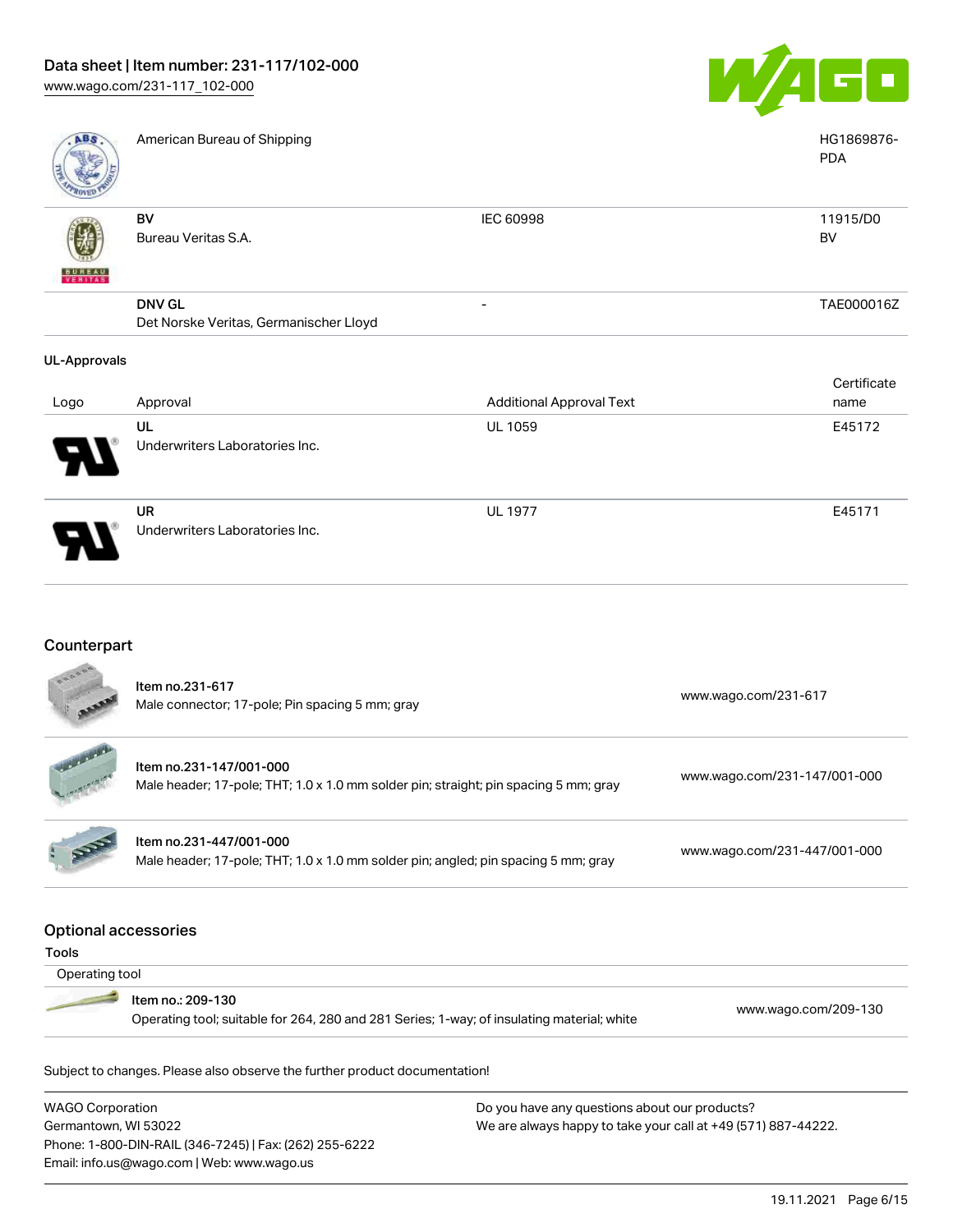# Data sheet | Item number: 231-117/102-000

[www.wago.com/231-117\\_102-000](http://www.wago.com/231-117_102-000)



| Item no.: 231-159<br>Operating tool; natural<br>Item no.: 231-231<br>Combination operating tool; red<br>Item no.: 231-131<br>Operating tool; made of insulating material; 1-way; loose; white  | www.wago.com/231-159<br>www.wago.com/231-231                                                                                                                       |
|------------------------------------------------------------------------------------------------------------------------------------------------------------------------------------------------|--------------------------------------------------------------------------------------------------------------------------------------------------------------------|
|                                                                                                                                                                                                |                                                                                                                                                                    |
|                                                                                                                                                                                                |                                                                                                                                                                    |
|                                                                                                                                                                                                | www.wago.com/231-131                                                                                                                                               |
| Item no.: 231-291<br>Operating tool; made of insulating material; 1-way; loose; red                                                                                                            | www.wago.com/231-291                                                                                                                                               |
| Item no.: 280-432<br>Operating tool; made of insulating material; 2-way; white                                                                                                                 | www.wago.com/280-432                                                                                                                                               |
| Item no.: 280-434<br>Operating tool; made of insulating material; 4-way                                                                                                                        | www.wago.com/280-434                                                                                                                                               |
| ltem no.: 280-437<br>Operating tool; made of insulating material; 7-way                                                                                                                        | www.wago.com/280-437                                                                                                                                               |
| Item no.: 280-440<br>Operating tool; made of insulating material; 10-way                                                                                                                       | www.wago.com/280-440                                                                                                                                               |
| Item no.: 280-435<br>Operating tool; made of insulating material; 5-way; gray                                                                                                                  | www.wago.com/280-435                                                                                                                                               |
| Item no.: 280-436<br>Operating tool; made of insulating material; 6-way                                                                                                                        | www.wago.com/280-436                                                                                                                                               |
| Item no.: 280-438<br>Operating tool; made of insulating material; 8-way                                                                                                                        | www.wago.com/280-438                                                                                                                                               |
| Item no.: 280-433<br>Operating tool; made of insulating material; 3-way                                                                                                                        | www.wago.com/280-433                                                                                                                                               |
|                                                                                                                                                                                                |                                                                                                                                                                    |
|                                                                                                                                                                                                |                                                                                                                                                                    |
| Item no.: 210-331/500-103<br>Marking strips; as a DIN A4 sheet; MARKED; 1-12 (300x); Height of marker strip: 2.3 mm/0.091 in; Strip<br>length 182 mm; Horizontal marking; Self-adhesive; white | www.wago.com/210-331<br>/500-103                                                                                                                                   |
| Item no.: 210-331/500-104                                                                                                                                                                      | www.wago.com/210-331<br>/500-104                                                                                                                                   |
|                                                                                                                                                                                                | Marking strips; as a DIN A4 sheet; MARKED; 13-24 (300x); Height of marker strip: 2.3 mm/0.091 in; Strip<br>length 182 mm; Horizontal marking; Self-adhesive; white |

WAGO Corporation Germantown, WI 53022 Phone: 1-800-DIN-RAIL (346-7245) | Fax: (262) 255-6222 Email: info.us@wago.com | Web: www.wago.us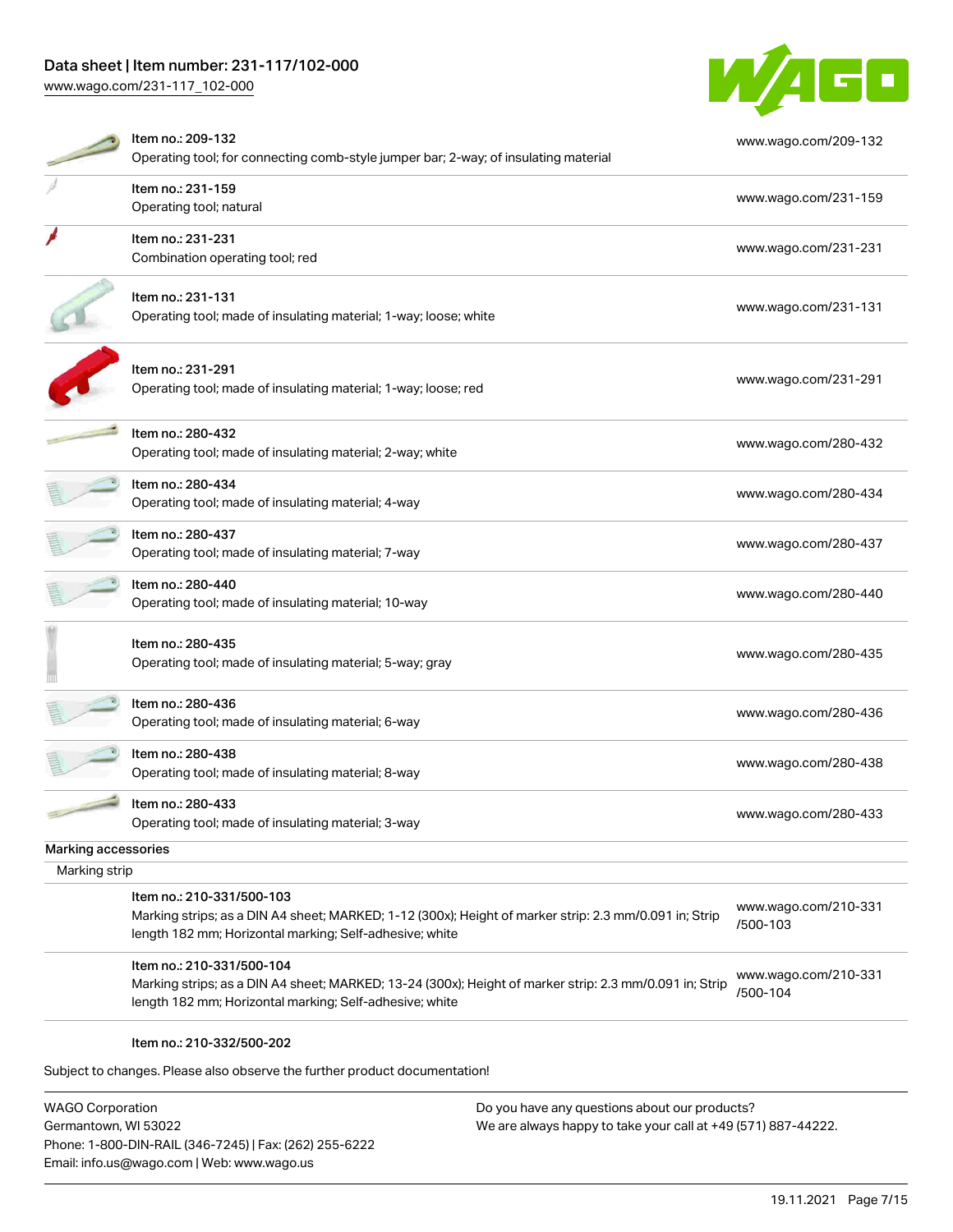

|                     | Marking strips; as a DIN A4 sheet; MARKED; 1-16 (160x); Height of marker strip: 3 mm; Strip length 182<br>mm; Horizontal marking; Self-adhesive; white                               | www.wago.com/210-332<br>/500-202 |
|---------------------|--------------------------------------------------------------------------------------------------------------------------------------------------------------------------------------|----------------------------------|
|                     | Item no.: 210-332/500-206<br>Marking strips; as a DIN A4 sheet; MARKED; 33-48 (160x); Height of marker strip: 3 mm; Strip length<br>182 mm; Horizontal marking; Self-adhesive; white | www.wago.com/210-332<br>/500-206 |
|                     | Item no.: 210-332/500-205<br>Marking strips; as a DIN A4 sheet; MARKED; 1-32 (80x); Height of marker strip: 3 mm; Strip length 182<br>mm; Horizontal marking; Self-adhesive; white   | www.wago.com/210-332<br>/500-205 |
|                     | Item no.: 210-332/500-204<br>Marking strips; as a DIN A4 sheet; MARKED; 17-32 (160x); Height of marker strip: 3 mm; Strip length<br>182 mm; Horizontal marking; Self-adhesive; white | www.wago.com/210-332<br>/500-204 |
| Testing accessories |                                                                                                                                                                                      |                                  |
| Testing accessories |                                                                                                                                                                                      |                                  |
|                     | Item no.: 210-136<br>Test plug; 2 mm Ø; with 500 mm cable                                                                                                                            | www.wago.com/210-136             |
|                     | Item no.: 231-661<br>Test plugs for female connectors; for 5 mm and 5.08 mm pin spacing; 2,50 mm <sup>2</sup> ; light gray                                                           | www.wago.com/231-661             |
| Ferrules            |                                                                                                                                                                                      |                                  |
| Ferrule             |                                                                                                                                                                                      |                                  |
|                     | Item no.: 216-101<br>Ferrule; Sleeve for 0.5 mm <sup>2</sup> / AWG 22; uninsulated; electro-tin plated; silver-colored                                                               | www.wago.com/216-101             |
| ÷                   | Item no.: 216-104<br>Ferrule; Sleeve for 1.5 mm <sup>2</sup> / AWG 16; uninsulated; electro-tin plated; silver-colored                                                               | www.wago.com/216-104             |
|                     | Item no.: 216-106<br>Ferrule; Sleeve for 2.5 mm <sup>2</sup> / AWG 14; uninsulated; electro-tin plated; silver-colored                                                               | www.wago.com/216-106             |
|                     | Item no.: 216-102<br>Ferrule; Sleeve for 0.75 mm <sup>2</sup> / AWG 20; uninsulated; electro-tin plated; silver-colored                                                              | www.wago.com/216-102             |
|                     | Item no.: 216-103<br>Ferrule; Sleeve for 1 mm <sup>2</sup> / AWG 18; uninsulated; electro-tin plated                                                                                 | www.wago.com/216-103             |
|                     | Item no.: 216-123<br>Ferrule; Sleeve for 1 mm <sup>2</sup> / AWG 18; uninsulated; electro-tin plated; silver-colored                                                                 | www.wago.com/216-123             |
|                     | Item no.: 216-122<br>Ferrule; Sleeve for 0.75 mm <sup>2</sup> / AWG 20; uninsulated; electro-tin plated; silver-colored                                                              | www.wago.com/216-122             |
|                     | Item no.: 216-124<br>Ferrule; Sleeve for 1.5 mm <sup>2</sup> / AWG 16; uninsulated; electro-tin plated                                                                               | www.wago.com/216-124             |
|                     | Item no.: 216-142                                                                                                                                                                    |                                  |

Subject to changes. Please also observe the further product documentation!

WAGO Corporation Germantown, WI 53022 Phone: 1-800-DIN-RAIL (346-7245) | Fax: (262) 255-6222 Email: info.us@wago.com | Web: www.wago.us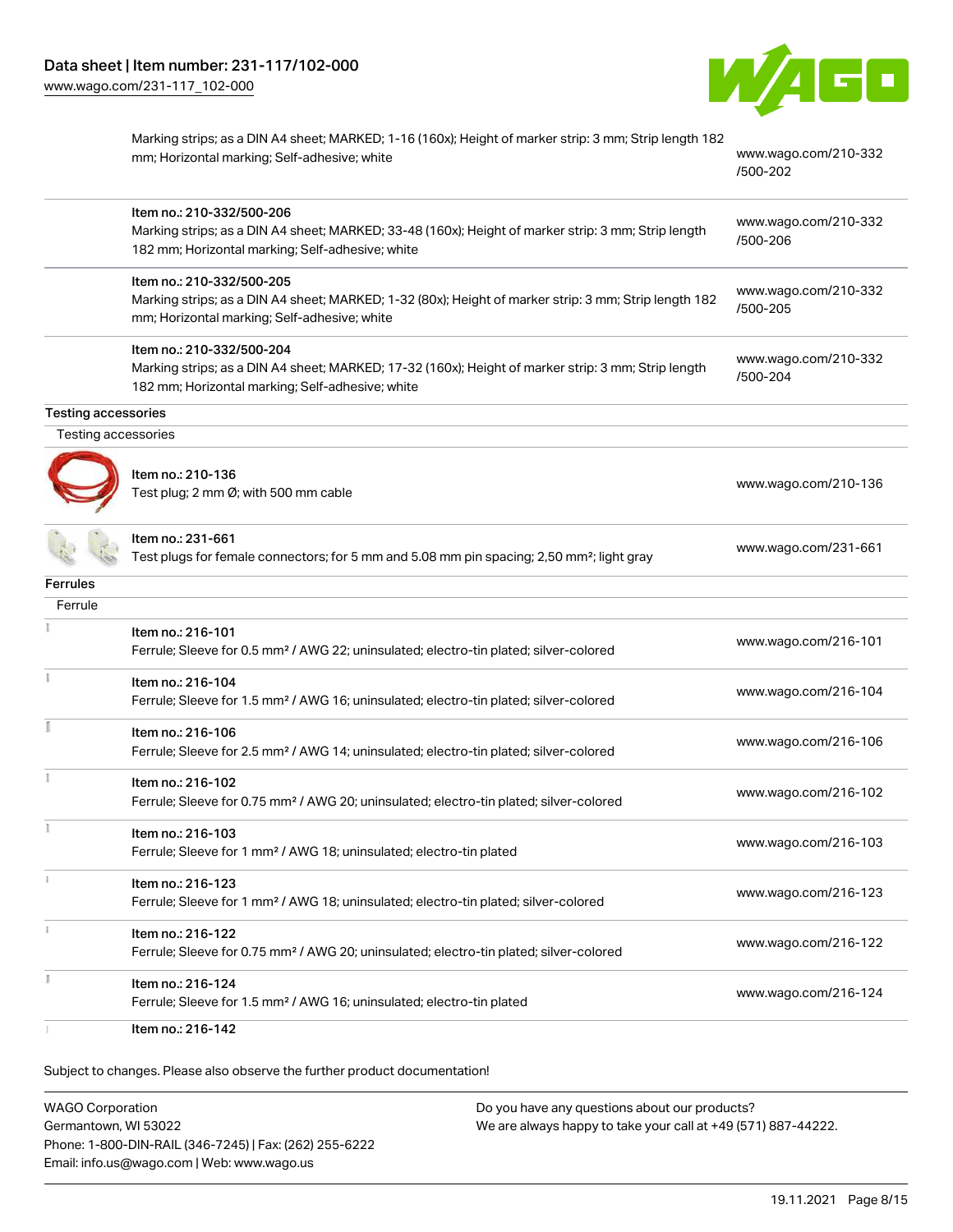[www.wago.com/231-117\\_102-000](http://www.wago.com/231-117_102-000)



|    | Item no.: 216-221                                                                                                                                                                                 | www.wago.com/216-221 |
|----|---------------------------------------------------------------------------------------------------------------------------------------------------------------------------------------------------|----------------------|
|    | Item no.: 216-222<br>Ferrule; Sleeve for 0.75 mm <sup>2</sup> / 18 AWG; insulated; electro-tin plated; gray                                                                                       | www.wago.com/216-222 |
|    | Item no.: 216-242<br>Ferrule; Sleeve for 0.75 mm <sup>2</sup> / 18 AWG; insulated; electro-tin plated; electrolytic copper; gastight<br>crimped; acc. to DIN 46228, Part 4/09.90; gray            | www.wago.com/216-242 |
|    | Item no.: 216-241<br>Ferrule; Sleeve for 0.5 mm <sup>2</sup> / 20 AWG; insulated; electro-tin plated; electrolytic copper; gastight<br>crimped; acc. to DIN 46228, Part 4/09.90; white            | www.wago.com/216-241 |
|    | Item no.: 216-223<br>Ferrule; Sleeve for 1 mm <sup>2</sup> / AWG 18; insulated; electro-tin plated; red                                                                                           | www.wago.com/216-223 |
|    | Item no.: 216-201<br>Ferrule; Sleeve for 0.5 mm <sup>2</sup> / 20 AWG; insulated; electro-tin plated; white                                                                                       | www.wago.com/216-201 |
|    | Item no.: 216-144<br>Ferrule; Sleeve for 1.5 mm <sup>2</sup> / AWG 16; uninsulated; electro-tin plated; electrolytic copper; gastight<br>crimped; acc. to DIN 46228, Part 1/08.92; silver-colored | www.wago.com/216-144 |
| Â  | Item no.: 216-204<br>Ferrule; Sleeve for 1.5 mm <sup>2</sup> / AWG 16; insulated; electro-tin plated; black                                                                                       | www.wago.com/216-204 |
|    | Item no.: 216-151<br>Ferrule; Sleeve for 0.25 mm <sup>2</sup> / AWG 24; uninsulated; electro-tin plated                                                                                           | www.wago.com/216-151 |
|    | Item no.: 216-202<br>Ferrule; Sleeve for 0.75 mm <sup>2</sup> / 18 AWG; insulated; electro-tin plated; gray                                                                                       | www.wago.com/216-202 |
| ۸  | Item no.: 216-203<br>Ferrule; Sleeve for 1 mm <sup>2</sup> / AWG 18; insulated; electro-tin plated; red                                                                                           | www.wago.com/216-203 |
| t. | Item no.: 216-152<br>Ferrule; Sleeve for 0.34 mm <sup>2</sup> / AWG 24; uninsulated; electro-tin plated                                                                                           | www.wago.com/216-152 |
|    | Item no.: 216-141<br>Ferrule; Sleeve for 0.5 mm <sup>2</sup> / 20 AWG; uninsulated; electro-tin plated; electrolytic copper; gastight<br>crimped; acc. to DIN 46228, Part 1/08.92                 | www.wago.com/216-141 |
|    | Item no.: 216-131<br>Ferrule; Sleeve for 0.25 mm <sup>2</sup> / AWG 24; uninsulated; electro-tin plated; silver-colored                                                                           | www.wago.com/216-131 |
|    | Item no.: 216-143<br>Ferrule; Sleeve for 1 mm <sup>2</sup> / AWG 18; uninsulated; electro-tin plated; electrolytic copper; gastight<br>crimped; acc. to DIN 46228, Part 1/08.92                   | www.wago.com/216-143 |
| ī. | Item no.: 216-121<br>Ferrule; Sleeve for 0.5 mm <sup>2</sup> / AWG 22; uninsulated; electro-tin plated; silver-colored                                                                            | www.wago.com/216-121 |
| 1  | Item no.: 216-132<br>Ferrule; Sleeve for 0.34 mm <sup>2</sup> / AWG 24; uninsulated; electro-tin plated                                                                                           | www.wago.com/216-132 |
|    | Ferrule; Sleeve for 0.75 mm <sup>2</sup> / 18 AWG; uninsulated; electro-tin plated; electrolytic copper; gastight<br>crimped; acc. to DIN 46228, Part 1/08.92                                     | www.wago.com/216-142 |

WAGO Corporation Germantown, WI 53022 Phone: 1-800-DIN-RAIL (346-7245) | Fax: (262) 255-6222 Email: info.us@wago.com | Web: www.wago.us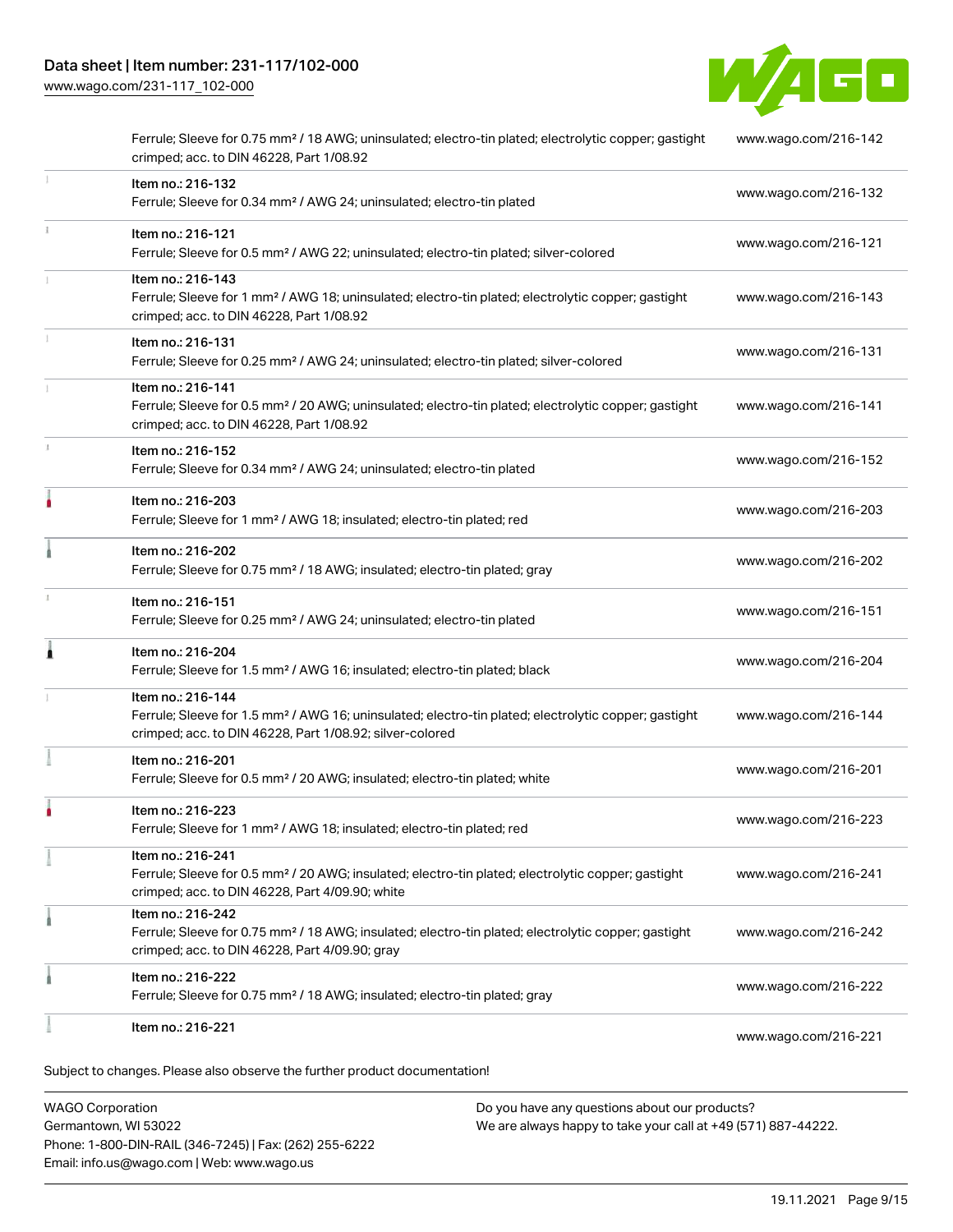Phone: 1-800-DIN-RAIL (346-7245) | Fax: (262) 255-6222

Email: info.us@wago.com | Web: www.wago.us

[www.wago.com/231-117\\_102-000](http://www.wago.com/231-117_102-000)



Ferrule; Sleeve for 0.5 mm² / 20 AWG; insulated; electro-tin plated; white

|                                                 | Item no.: 216-224<br>Ferrule; Sleeve for 1.5 mm <sup>2</sup> / AWG 16; insulated; electro-tin plated; black                                                                                             |                                                                                                                | www.wago.com/216-224 |
|-------------------------------------------------|---------------------------------------------------------------------------------------------------------------------------------------------------------------------------------------------------------|----------------------------------------------------------------------------------------------------------------|----------------------|
|                                                 | Item no.: 216-243<br>Ferrule; Sleeve for 1 mm <sup>2</sup> / AWG 18; insulated; electro-tin plated; electrolytic copper; gastight crimped; www.wago.com/216-243<br>acc. to DIN 46228, Part 4/09.90; red |                                                                                                                |                      |
|                                                 | Item no.: 216-244<br>Ferrule; Sleeve for 1.5 mm <sup>2</sup> / AWG 16; insulated; electro-tin plated; electrolytic copper; gastight<br>crimped; acc. to DIN 46228, Part 4/09.90; black                  |                                                                                                                | www.wago.com/216-244 |
|                                                 | Item no.: 216-263<br>Ferrule; Sleeve for 1 mm <sup>2</sup> / AWG 18; insulated; electro-tin plated; electrolytic copper; gastight crimped; www.wago.com/216-263<br>acc. to DIN 46228, Part 4/09.90; red |                                                                                                                |                      |
|                                                 | Item no.: 216-264<br>Ferrule; Sleeve for 1.5 mm <sup>2</sup> / AWG 16; insulated; electro-tin plated; electrolytic copper; gastight<br>crimped; acc. to DIN 46228, Part 4/09.90; black                  |                                                                                                                | www.wago.com/216-264 |
|                                                 | Item no.: 216-284<br>Ferrule; Sleeve for 1.5 mm <sup>2</sup> / AWG 16; insulated; electro-tin plated; electrolytic copper; gastight<br>crimped; acc. to DIN 46228, Part 4/09.90; black                  |                                                                                                                | www.wago.com/216-284 |
|                                                 | Item no.: 216-262<br>Ferrule; Sleeve for 0.75 mm <sup>2</sup> / 18 AWG; insulated; electro-tin plated; electrolytic copper; gastight<br>crimped; acc. to DIN 46228, Part 4/09.90; gray                  |                                                                                                                | www.wago.com/216-262 |
|                                                 | Item no.: 216-301<br>Ferrule; Sleeve for 0.25 mm <sup>2</sup> / AWG 24; insulated; electro-tin plated; yellow                                                                                           |                                                                                                                | www.wago.com/216-301 |
|                                                 | Item no.: 216-321<br>Ferrule; Sleeve for 0.25 mm <sup>2</sup> / AWG 24; insulated; electro-tin plated; yellow                                                                                           |                                                                                                                | www.wago.com/216-321 |
|                                                 | Item no.: 216-322<br>Ferrule; Sleeve for 0.34 mm <sup>2</sup> / 22 AWG; insulated; electro-tin plated; green                                                                                            |                                                                                                                | www.wago.com/216-322 |
|                                                 | Item no.: 216-302<br>Ferrule; Sleeve for 0.34 mm <sup>2</sup> / 22 AWG; insulated; electro-tin plated; green                                                                                            |                                                                                                                | www.wago.com/216-302 |
| Cover                                           |                                                                                                                                                                                                         |                                                                                                                |                      |
| Cover                                           |                                                                                                                                                                                                         |                                                                                                                |                      |
|                                                 | Item no.: 231-668<br>Lockout caps; for covering unused clamping units; gray                                                                                                                             |                                                                                                                | www.wago.com/231-668 |
| Insulations stops                               |                                                                                                                                                                                                         |                                                                                                                |                      |
| Insulation stop                                 |                                                                                                                                                                                                         |                                                                                                                |                      |
|                                                 | Item no.: 231-672<br>Insulation stop; 0.75 - 1 mm <sup>2</sup> ; dark gray                                                                                                                              |                                                                                                                | www.wago.com/231-672 |
|                                                 | Item no.: 231-670<br>Insulation stop; 0.08-0.2 mm <sup>2</sup> / 0.2 mm <sup>2</sup> "s"; white                                                                                                         |                                                                                                                | www.wago.com/231-670 |
|                                                 | Subject to changes. Please also observe the further product documentation!                                                                                                                              |                                                                                                                |                      |
| <b>WAGO Corporation</b><br>Germantown, WI 53022 |                                                                                                                                                                                                         | Do you have any questions about our products?<br>We are always happy to take your call at +49 (571) 887-44222. |                      |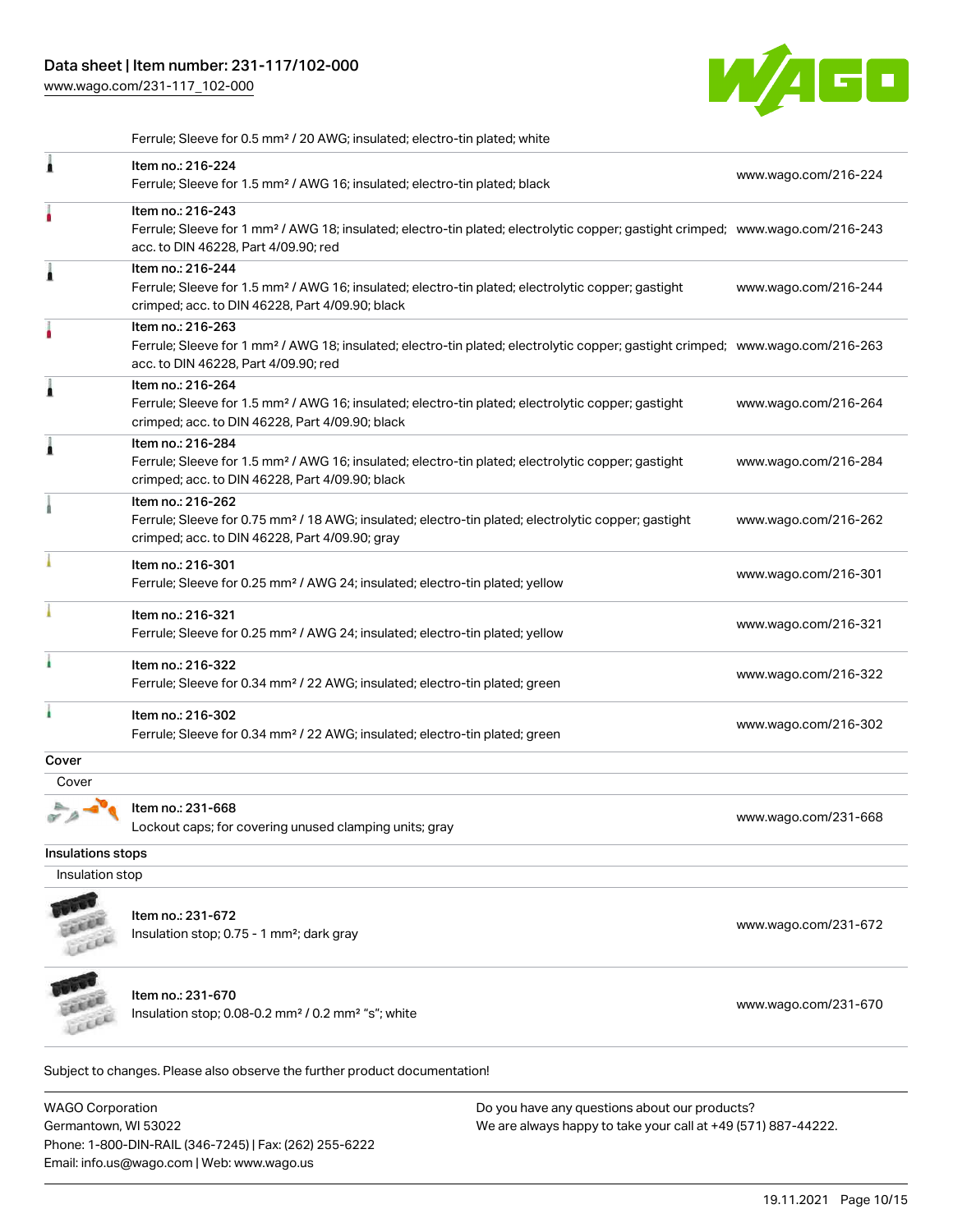



Item no.: 231-671 Insulation stop; 0.25 - 0.5 mm²; light gray [www.wago.com/231-671](http://www.wago.com/231-671)

| Jumpers |                                                                           |                      |
|---------|---------------------------------------------------------------------------|----------------------|
| Jumper  |                                                                           |                      |
|         | Item no.: 231-905<br>Jumper; for conductor entry; 5-way; insulated; gray  | www.wago.com/231-905 |
|         | Item no.: 231-903<br>Jumper; for conductor entry; 3-way; insulated; gray  | www.wago.com/231-903 |
|         | Item no.: 231-907<br>Jumper; for conductor entry; 7-way; insulated; gray  | www.wago.com/231-907 |
|         | Item no.: 231-910<br>Jumper; for conductor entry; 10-way; insulated; gray | www.wago.com/231-910 |
|         | Item no.: 231-902<br>Jumper; for conductor entry; 2-way; insulated; gray  | www.wago.com/231-902 |

## Downloads Documentation

| <b>Additional Information</b>     |            |               |          |
|-----------------------------------|------------|---------------|----------|
| Technical explanations            | 2019 Apr 3 | pdf<br>2.0 MB | Download |
|                                   |            |               |          |
| <b>CAD files</b>                  |            |               |          |
| <b>CAE</b> data                   |            |               |          |
| EPLAN Data Portal 231-117/102-000 |            | <b>URL</b>    | Download |
| EPLAN Data Portal 231-117/102-000 |            | URL           | Download |
| ZUKEN Portal 231-117/102-000      |            | <b>URL</b>    | Download |
| CAD data                          |            |               |          |
| 2D/3D Models 231-117/102-000      |            | URL           | Download |

Subject to changes. Please also observe the further product documentation!

WAGO Corporation Germantown, WI 53022 Phone: 1-800-DIN-RAIL (346-7245) | Fax: (262) 255-6222 Email: info.us@wago.com | Web: www.wago.us Do you have any questions about our products? We are always happy to take your call at +49 (571) 887-44222.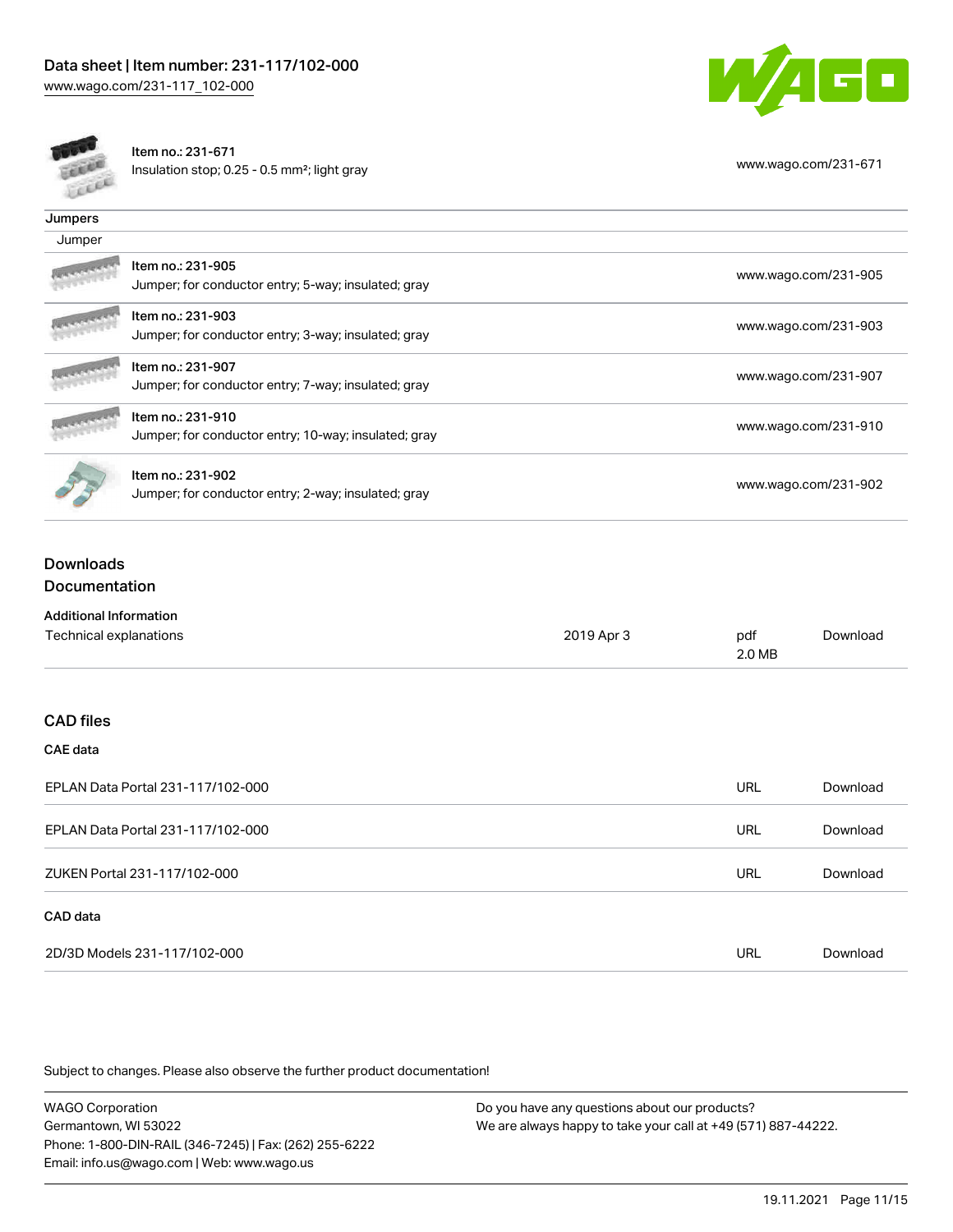

#### Environmental Product Compliance

#### Compliance Search

| Environmental Product Compliance 231-117/102-000                                                         | URL | Download |
|----------------------------------------------------------------------------------------------------------|-----|----------|
| 1-conductor female connector; CAGE CLAMP <sup>®</sup> ; 2.5 mm <sup>2</sup> ; Pin spacing 5 mm; 17-pole; |     |          |
| with integrated end plate; 2,50 mm <sup>2</sup> ; gray                                                   |     |          |

#### Installation Notes



Total pole number for female connectors = pole number for male header

#### Application



Female connectors with a built-in end plate require no extra space, while maintaining the nominal cross-section. This means: Total length of female connectors is reduced to "pole no. x pin spacing"!

Subject to changes. Please also observe the further product documentation!

WAGO Corporation Germantown, WI 53022 Phone: 1-800-DIN-RAIL (346-7245) | Fax: (262) 255-6222 Email: info.us@wago.com | Web: www.wago.us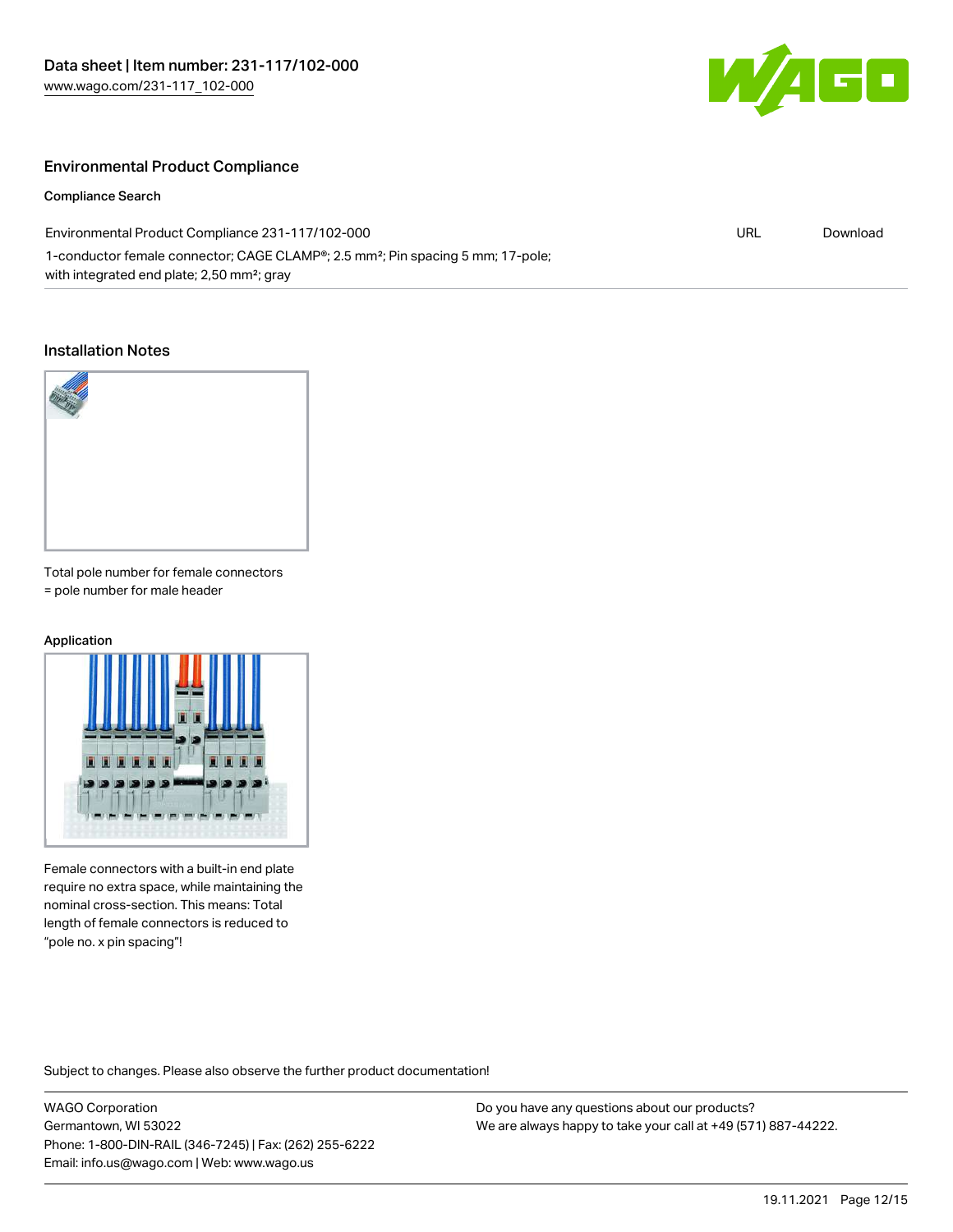



Inserting a conductor via 3.5 mm screwdriver – CAGE CLAMP® actuation parallel to conductor entry.



Inserting a conductor via 3.5 mm screwdriver – CAGE CLAMP® actuation perpendicular to conductor entry.



Inserting a conductor into CAGE CLAMP® unit via operating lever (231-291).



Inserting a conductor via operating tool.



Coding a female connector by removing coding finger(s).

Subject to changes. Please also observe the further product documentation!

WAGO Corporation Germantown, WI 53022 Phone: 1-800-DIN-RAIL (346-7245) | Fax: (262) 255-6222 Email: info.us@wago.com | Web: www.wago.us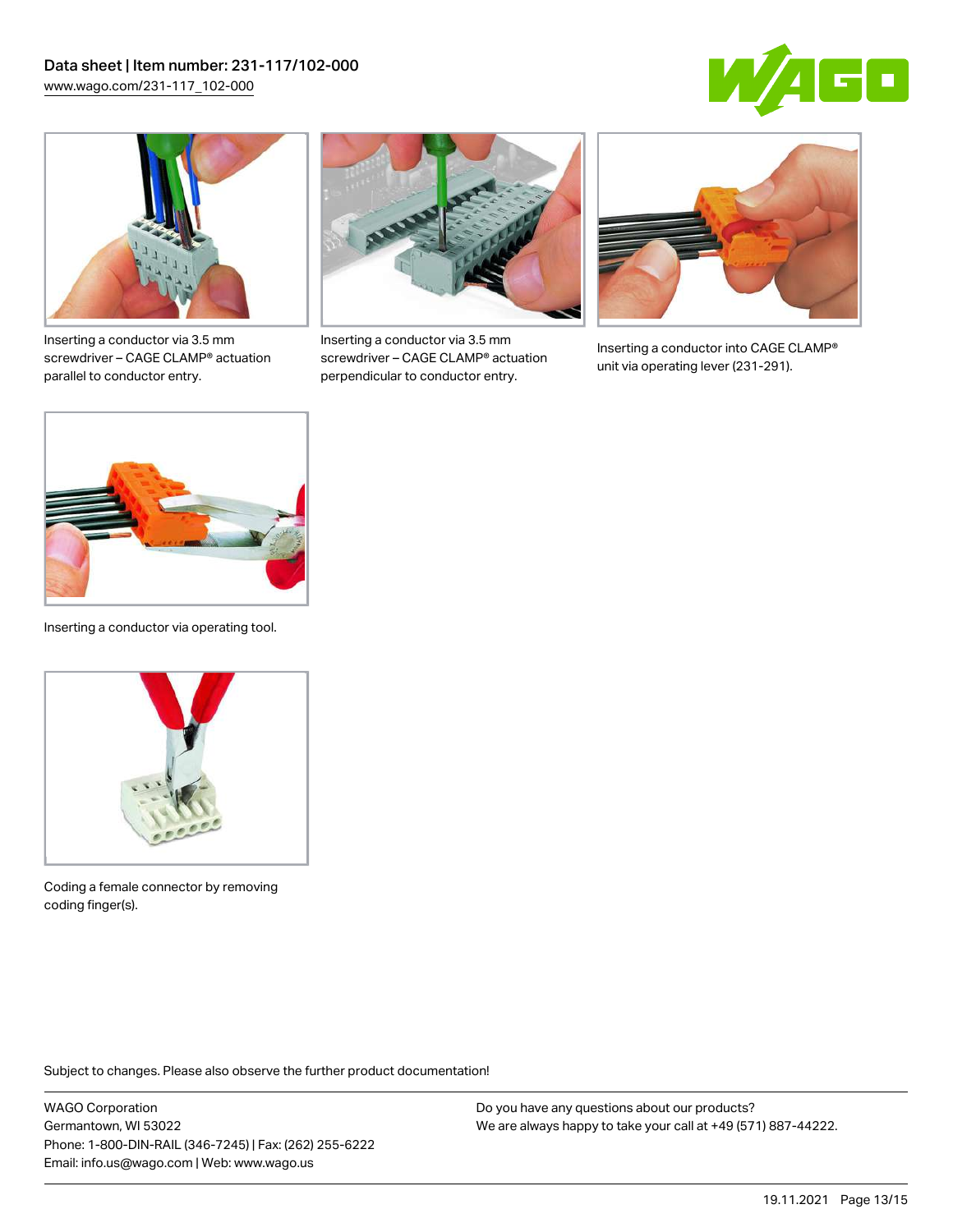



Testing – female connector with CAGE CLAMP®

Integrated test ports for testing perpendicular to conductor entry via 2 or 2.3 mm Ø test plug

Installation



Male connector with strain relief plate



Strain relief housing shown with a male connector equipped with CAGE CLAMP®



Labeling via direct marking or self-adhesive strips.

Subject to changes. Please also observe the further product documentation! Product family

WAGO Corporation Germantown, WI 53022 Phone: 1-800-DIN-RAIL (346-7245) | Fax: (262) 255-6222 Email: info.us@wago.com | Web: www.wago.us